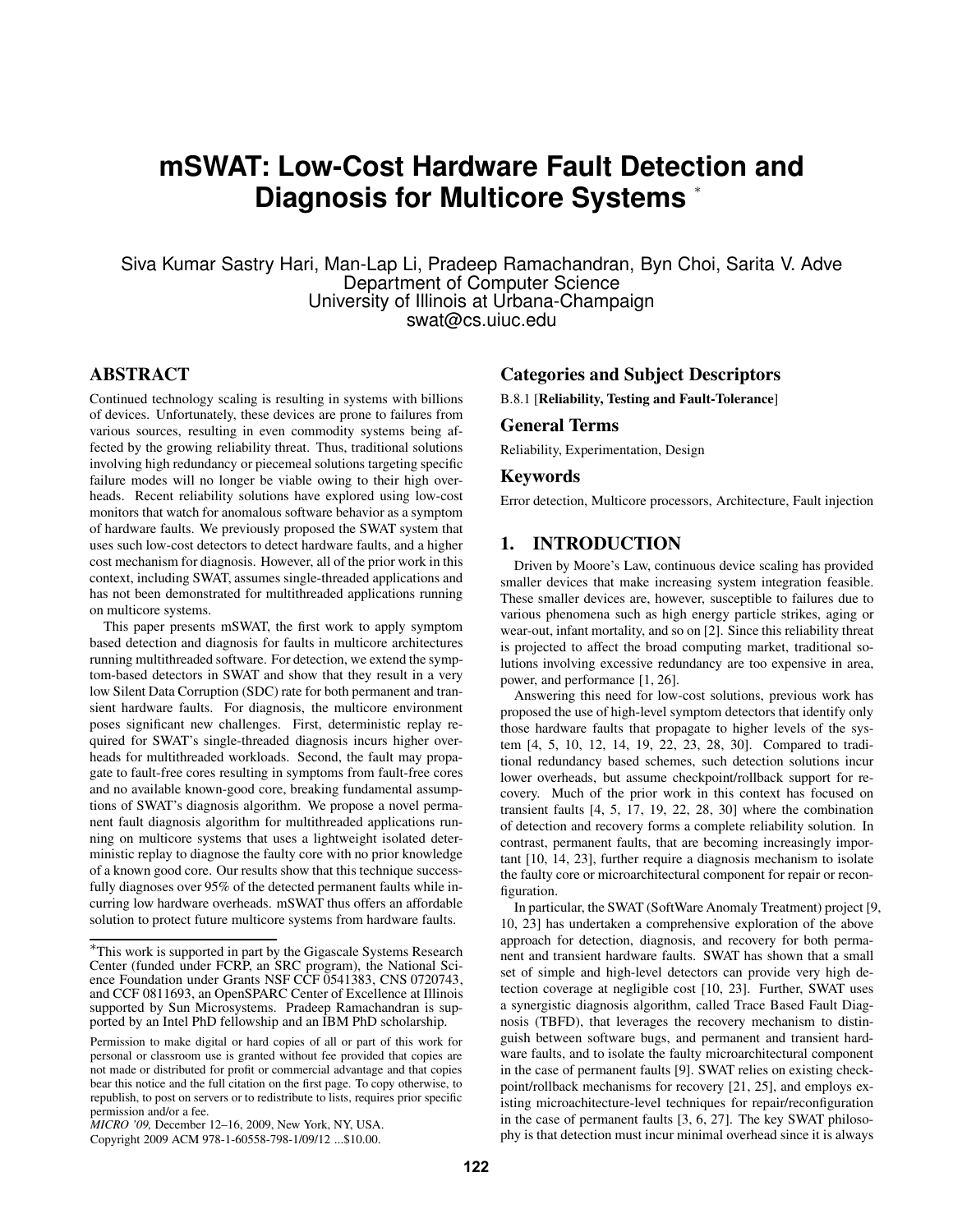on while diagnosis can afford higher overhead (but within the acceptable mean time to repair) because it is rarely invoked.

Although SWAT has been shown to be largely successful, a current limitation of SWAT, and all the above cited work, is the assumption of single-threaded workloads running on a single core. Multithreaded software running on multicore systems is, however, becoming increasingly important. Thus, for a system like SWAT to be widely deployable, it must include techniques to detect and diagnose faults in multicore systems.

SWAT's symptom-detection can potentially be used to detect faults in the new environment, but their efficacy needs to be evaluated. The original SWAT diagnosis algorithm, TBFD, however cannot be directly applied for two reasons. First, TBFD requires deterministic replays of the software execution for diagnosis, which is non-trivial for multithreaded software. While recent methods for deterministic replay of multithreaded software may be leveraged [7, 15, 18, 31] the accompanying overheads are too high. Second, because of data sharing across threads, a fault may escape from a faulty core to a fault-free core (a phenomenon we call *cross-core fault propagation*), resulting in breaking two assumptions of TBFD: (1) the symptom causing core can no longer be assumed to be faulty, and (2) once a fault is detected, no core in the system can be assumed to be fault-free.

This paper presents mSWAT – the SWAT approach for multithreaded workloads running on multicore systems in the presence of faults. We investigate the efficacy of the low-cost detectors of SWAT and develop a novel diagnosis algorithm for multithreaded workloads on multicore. We leverage existing work on multicore recovery to recover these faults [21, 25]. Our contributions are:

- 1. **Detection:** We show that with a small extension, the existing SWAT detectors are very effective on multicore processors. The augmented detectors result in a low SDC rate of 0.2% for permanent faults and 0.5% for transient faults. A large fraction of the detected faults are detected within 10M instructions, and can be recovered using previously proposed methods. Further, 4.5% of the detected permanent faults cause symptoms from fault-free cores, confirming the need for the diagnosis algorithm to handle such situations.
- 2. **Diagnosis:** We propose a novel algorithm to identify the faulty core in the case of a permanent fault with no prior knowledge of a known good core, even in the presence of cross-core fault propagation. Using a lightweight technique to deterministically replay each thread of the multithreaded workload in *isolation*, the algorithm synthesizes an inexpensive selective Triple Modular Redundant (TMR) replay to achieve a scalable solution that incurs minimal hardware overheads. Our algorithm successfully diagnoses over 95% of the 7, 449 detected permanent faults. In particular, all the faults that resulted in symptoms in fault-free cores (due to cross-core fault propagation) are successfully diagnosed. Additionally, 96% of the diagnosed faults require  $< 200KB$ hardware buffers for diagnosis. This can be implemented in lower level caches of modern processors, incurring low hardware overheads.

To the best of our knowledge, this is the first work that provides a low-cost detection and diagnosis of hardware faults in multithreaded workloads running on multicore systems, without relying on expensive, always-on redundancy. This work uses redundancy only for diagnosis, which is a relatively rare case. Fault-free operation, which remains the common case, continues to see near-zero overhead. Although our work is presented here in the context of SWAT, the diagnosis algorithm can be used in combination with other high-level detection mechanisms that may allow a fault to escape the faulty core.

# **2. RELATED WORK**

Reliable system design has been a prominent area of research for many decades. There has been much recent work on using highlevel symptom based detection solutions that provide substantial reliability benefits for little cost [4, 5, 10, 14, 17, 19, 22, 23, 28, 30]. We focus on SWAT as exemplifying this line of work and discuss it in more detail below. We also discuss related work in checkpointing and deterministic replay techniques. Other related work includes diagnosis for the DIVA architecture [3] and low-level online testing based diagnosis [24] – both techniques do not consider faults escaping the faulty core in multicore environments and both incur overheads during fault-free operation.

# **2.1 SWAT: SoftWare Anomaly Treatment**

Two high-level observations drive the SWAT work [10]. First, any hardware reliability solution should handle only those faults that affect software execution. Second, despite the growing reliability threat, fault-free operation remains the common case and must be optimized. These observations motivate fault detection by watching for anomalous software behavior using zero to low-cost hardware and software monitors. With this approach, the fault detection mechanism is largely oblivious to the underlying hardware fault mechanism, treating hardware faults analogous to software bugs and potentially leveraging solutions for software reliability to amortize overhead. Given that fault detection occurs at a high level, diagnosis is more complex. However, since diagnosis is invoked only in the relatively rare event of a fault, a higher overhead is acceptable (but within the constraints of mean time to repair). We describe the detection and diagnosis mechanisms of SWAT below.

**Fault Detection:** The initial SWAT work proposed hardware fault detection that employ very low-cost monitors to detect anomalous software behavior with very little hardware and no software support [10]. mSWAT uses these hardware-only detectors, with one new addition, as described in Section 3. Subsequently, the iSWAT framework proposed using mined likely program invariants from the application to augment these hardware-only detectors [23]. Although these invariants further reduce the SDC rate, we do not explore these detectors here as they required changes to the application binary.

**Fault Diagnosis:** After a symptom is detected, control is transferred to the firmware that initiates diagnosis. Since the detectors detect faults at a high level, the diagnosis mechanism should distinguish between software bugs, transient and permanent hardware faults, and false positives (from iSWAT and a few heuristic detectors), and in the case of a permanent fault, identify the faulty microarchitectural component for repair. TBFD, the diagnosis algorithm of SWAT, achieves this with the help of another fault-free core and the ability to deterministically replay an execution of the singlethreaded application. The key insight here is that the execution that generated the symptom can be used as a *test trace* to repeatedly activate any faults present in order to incrementally perform diagnosis. SWAT leverages existing recovery techniques to repeatedly rollback, replay and compare the test trace from the faulty core to that from a known good core for diagnosis.

TBFD first uses three simple steps to distinguish between soft-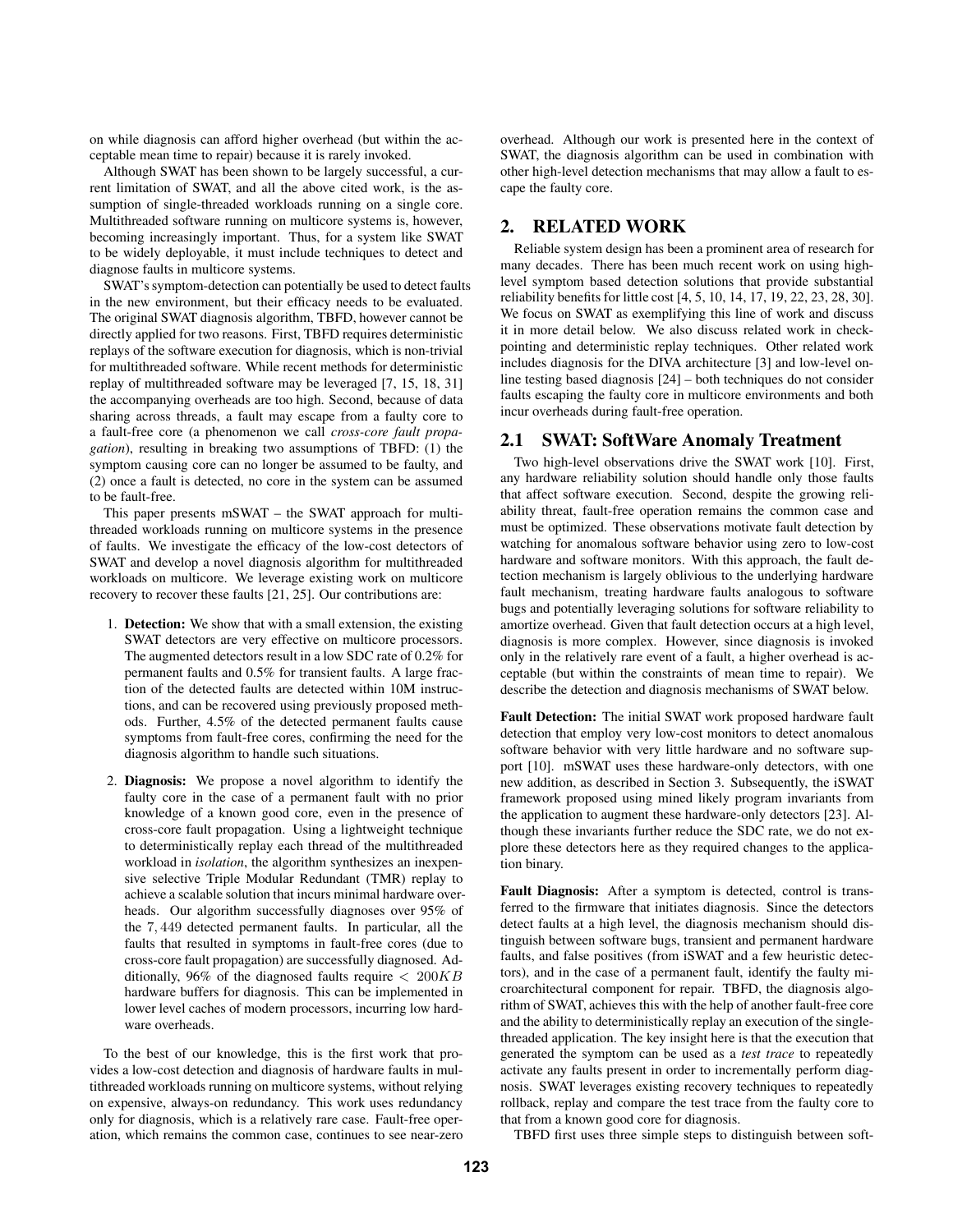ware bugs, transient faults, and permanent faults: (1) It first replays the symptom-generating execution from the last checkpoint on the same (faulty) core. If the symptom does not recur, a transient fault or a non-deterministic software bug is diagnosed and the execution continues. (2) If the symptom recurs, then the fault-free core executes the thread from the same checkpoint. If the symptom also occurs in the fault-free core, then the fault is diagnosed as a software bug. (3) If no symptom occurs in the fault-free core, the original core is diagnosed with a permanent fault.

TBFD further diagnoses a permanent fault down to a microarchitectural granularity to facilitate fine-grained repair and reconfiguration. TBFD inexpensively synthesizes Dual-Modular Redundancy (DMR) between the known faulty and good cores, comparing the execution traces on the two cores. A mismatch between the executions helps determine the faulty microarchitectural component. TBFD successfully diagnoses 98% of the faults detected in singlethreaded workloads [9], making it a highly effective diagnosis tool.

## **2.2 Checkpointing and Deterministic Replay**

Since mSWAT diagnosis is based on repeated rollback/replay, we leverage existing work for rollback recovery on multicore systems [21, 25]. These schemes use a combination of checkpointing and logging techniques to establish periodic checkpoints of the processor and memory state. For error recovery, the rollback procedure restores the pristine processor and memory state from the checkpointed state and logged states.

The diagnosis algorithm in mSWAT requires the ability to deterministically replay a core's execution from its previous checkpoint, in isolation from the other cores. While there has been much recent work on determinisic replay of multithreaded workloads [7, 15, 18, 31], our work in this context is closest to BugNet [18] but with key differences, as described below.

BugNet [18] (and other schemes [7, 15, 31]) were designed for software production runs, where the continuously collected logs are transferred back to the developer on a crash. The program can then be deterministically replayed to determine the root cause of the crash. To efficiently replay all application threads, BugNet logs only the first loads to a given memory address and cross-thread communications through memory.

We leverage the idea of logging the load values from BugNet to enable isolated deterministic replay, but with the following key differences. First, our scheme logs all loads because logging only the first load values would not suffice as the hardware fault may corrupt the value returned by subsequent loads. This also gives us the ability to replay each thread in isolation as loads do not access memory during replay. Second, these logged loads circumvent recording memory orderings, reducing the incurred area overhead. We also present an iterative techinque to further reduce the sizes of these logs (Section 4.2.5). Finally, since our logging is turned on only in the rare event of a fault, it does not affect fault-free operations and can tolerate higher performance overheads, which we leverage for lower area overheads.

# **3. MSWAT FAULT DETECTION**

mSWAT uses the following detectors to detect hardware faults in multicore systems. The first three detectors were previously proposed for SWAT [10]. We extend this list with a new detector to identify kernel panics.

• **Fatal-Traps**: These traps are not thrown in normal execution and indicate anomalous software behavior (e.g., Division by

Zero). These are thus used as zero-cost detectors to detect hardware faults.

- **Hangs**: A simple hardware hang detector, that monitors the frequency of branch instructions in the application and OS, is used to identify hangs.
- **High-OS**: Typical invocations of the OS, except for system calls and interrupts, complete in few 100s of instructions. Thus, abnormally high number of contiguous OS instructions represents an anomaly. Existing performance counters can trivially identify such scenarios.
- **Panic**: When the kernel detects an unrecoverable error during execution, it self-terminates by calling a known centralized panic reporting routine to minimize potential damage to the user data and to facilitate debugging. This detector, thus, monitors the PC of the retiring instructions to identify kernel panics, and can be implemented with simple support from the OS and the hardware.

Once a fault causes a symptom, it invokes the mSWAT firmware that initiates diagnosis to identify the faulty component.

## **4. MSWAT FAULT DIAGNOSIS**

In this work, we only consider faults in the core and assumes a single core fault model; i.e., at most one core is faulty. The mSWAT multicore diagnosis procedure must achieve the following:

- 1. Determine whether the symptom was caused by a software bug, a transient hardware fault, or a permanent hardware fault. Although SWAT also does this, the new multithreaded environment poses new challenges to mSWAT.
- 2. For permanent faults, determine which core is faulty even with cross-core fault propagation. In contrast, SWAT simply assumes that the symptom-causing core is faulty.
- 3. Depending on the granularity of the field reconfigurable unit, isolate the faulty microarchitecture-level unit in the core for repair. To achieve this, mSWAT uses TBFD [9] after identifying the core that contains a permanent fault.

Recall that the key insight behind TBFD is to use the execution that generated the symptom as a *test trace*; repeated replays and comparisons of this test trace on good and faulty cores result in a diagnosis. A multithreaded environment creates two main challenges to exploit this insight for mSWAT. First, deterministic replay of multithreaded workloads incurs high hardware overheads, that may be unacceptable. Second, cross-core fault propagation breaks two fundamental assumptions of TBFD – the symptom causing core can no longer assumed to be faulty, and once a symptom is detected, no core in the system can be assumed to be fault-free.

To address the first issue, existing proposals for deterministic replay of multithreaded software [7, 15, 18, 31] can be leveraged, but their hardware cost needs to be brought down. Deriving a costeffective method to address the "no known good core" issue, on the other hand, is a significant challenge.

A naive extension of the current diagnosis scheme in SWAT for a multithreaded execution running on  $N$  cores would use this  $N$ core execution as the test trace. For identifying the faulty core, it would rollback this execution to the last checkpoint and perform a full system deterministic replay on another set of  $N$  (known) good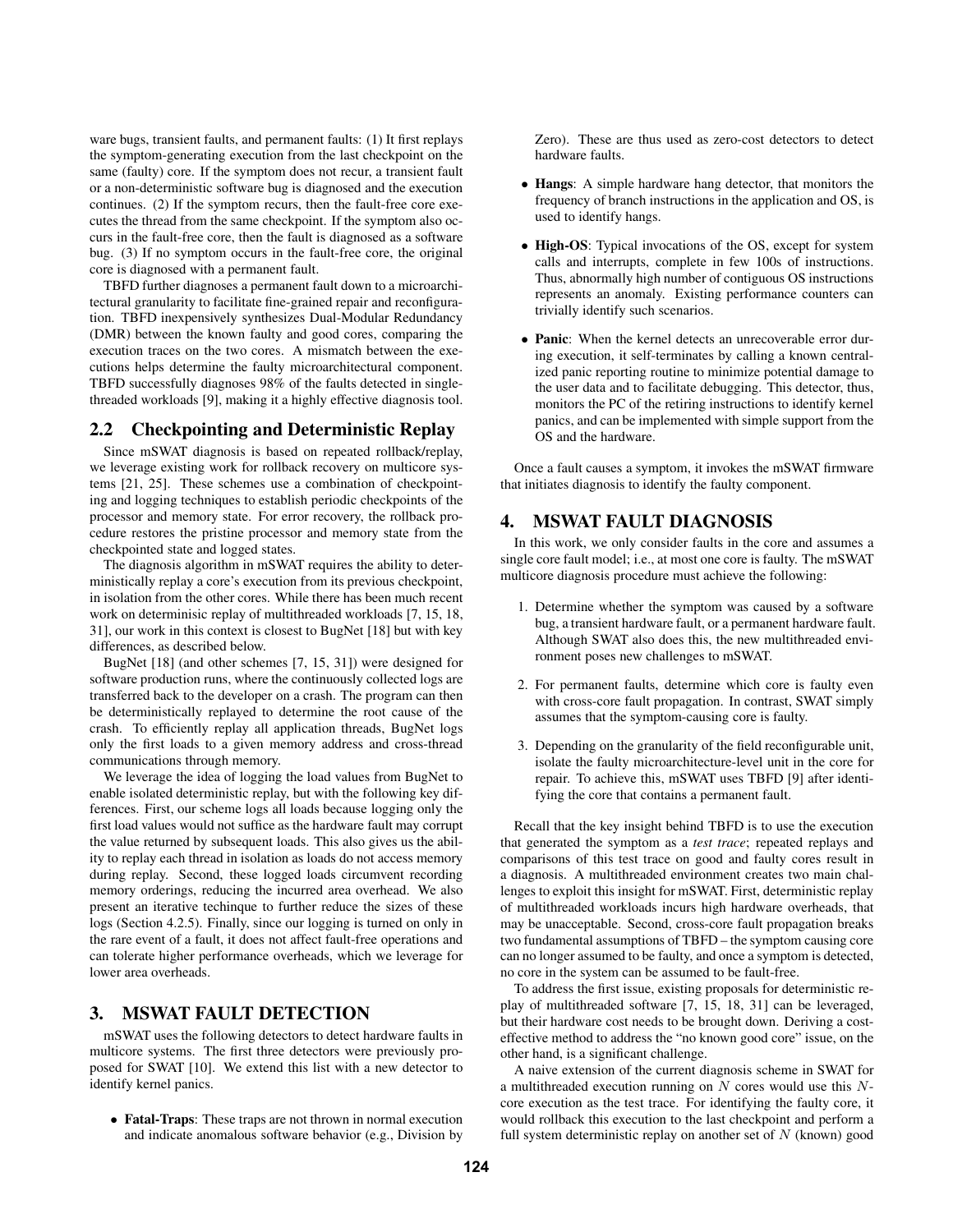cores. A comparison of corresponding cores for these two executions would identify the faulty core. This algorithm must assume that  $N$  known good (spare) cores and a facility for full deterministic replay are available, which is clearly too expensive for most systems.

An optimization is to use only one spare (known-good) core for a total of  $N + 1$  cores. This allows N replays from the N-core checkpoint, with each replay replacing one of the original  $N$  cores with the known-good spare core. The execution where no symptom occurs identifies the replaced core as the faulty one. This solution also has several drawbacks: (i) it is not scalable because it could require up to  $N$  replays, (ii) it requires one known good spare core just for this purpose, making it the single point of failure for the entire system, and (iii) it also requires support for full deterministic replay.

We propose an algorithm with the following desirable properties: (1) *No spare cores are required* – This eliminates a potential single point of system failure. (2) *Low hardware overhead* – the algorithm uses a lightweight deterministic replay mechanism that does not require capturing memory ordering among different threads. (3) *Scalability* – the algorithm diagnoses a faulty core with a maximum of 3 replays (plus one replay to screen out transients) for any system with  $N > 4$  cores.

## **4.1 mSWAT Fault Diagnosis Overview**

mSWAT addresses the two challenges above as follows. For deterministic replay of the multithreaded execution, we note that the diagnosis has no need to recreate the memory ordering among different cores but only cares about the per-core execution that activates the fault (test trace). Hence, during diagnosis, mSWAT collects enough information in the execution of each core to replay the core's trace in isolation. For this purpose, we leverage BugNet's idea of using load values to replay the execution on each core. BugNet records only the first loads to a given memory address, along with memory ordering of different threads, and relies on the execution to generate subsequent values at that address. However, since the fault may corrupt the values subsequently generated at that memory location, we log the values accessed by *all* loads in the system. With this approach, our diagnosis scheme is able to replay each trace independently on a different core. A divergence between the original trace and the replay then provides two candidates for the faulty core. Although we start without the knowledge of a known good core, this divergence indicates that the other cores are fault-free (since we assume at most one core is faulty). Hence, another replay on one of the known good cores can pinpoint the true faulty core. Overall, we can view mSWAT's algorithm as an inexpensive synthesis of Triple Modular Redundancy (TMR) since it compares up to three different executions to identify a fault.

In mSWAT, fault diagnosis is done in four phases, as illustrated in Figure 1 – screening, trace generation, first replay, and (possibly) second replay. We give a high level overview of each of these phases below and subsequently discuss various implementation choices for each phase. As with SWAT, mSWAT leverages a recovery method like SafetyNet or Revive, assuming a mechanism that can safely roll back to a previous pristine checkpoint and restart execution.

**Screening:** The first phase screens for transients and non-deterministic software bugs by replaying the execution on all cores from the previous pristine checkpoint.<sup>1</sup> This simple rollback/replay may not be deterministic because of different thread interleavings in multi-



**Figure 1: The mSWAT diagnosis algorithm. mSWAT isolates the source of the fault by replaying the fault activating trace and comparing the re-executions.**

threaded executions. If this replay does not result in any symptom, we diagnose the fault as a transient or a non-deterministic software bug and simply let the execution continue. If a symptom is seen in screening, we suspect the fault to be either a permanent hardware fault or a deterministic software bug.

**Trace generation:** Using the recovery mechanism, the previous checkpoint is again restored and the execution is replayed. In this phase, each core stores a trace of its execution that contains enough information to (i) enable future deterministic replay from the same checkpoint (load values in our case) and (ii) compare subsequent replays of this trace and identify divergences caused by activations of an underlying permanent fault. We refer to the information in the trace needed for the first part as the *loadLog* and the second part as the *compareLog*. An implementation may choose to either merge or separate these logs, as discussed later.

**First replay:** This phase aims to replay the execution of each thread and to diagnose the faulty core by identifying divergences. Each core is assigned a buddy core from which it gets a checkpoint and a trace for replay. Once a core finishes generating its own trace, it cedes control to firmware to wait for its buddy core to finish trace generation (indicated through a flag synchronization mechanism). The core then loads the checkpoint of the buddy and deterministically replays the execution using the loadLog of the buddy. The checkpoint in this case is only the core state checkpoint (registers); memory state does not need to be recovered since all executiondriven data comes from the loadLog in the trace. For the same reason, in this phase, stores do not need to write to memory and are effectively no-ops. The compareLog generated in this replay is compared with that received from the buddy to identify divergences during replay.

There are three possible outcomes of the comparison. (1) If there is no divergence (for all cores), a software bug is assumed and control is delivered to the relevant appropriate software layer. (2) If two replays (two pairs of cores) show divergence in this phase, then the core that is in both the diverging pairs is faulty. This can happen when the fault is activated in both the trace generation and the first replay phases, resulting in divergences from two traces. After iden-

<sup>&</sup>lt;sup>1</sup>This pristine checkpoint is at least next to last because the last one

may be corrupted by the fault.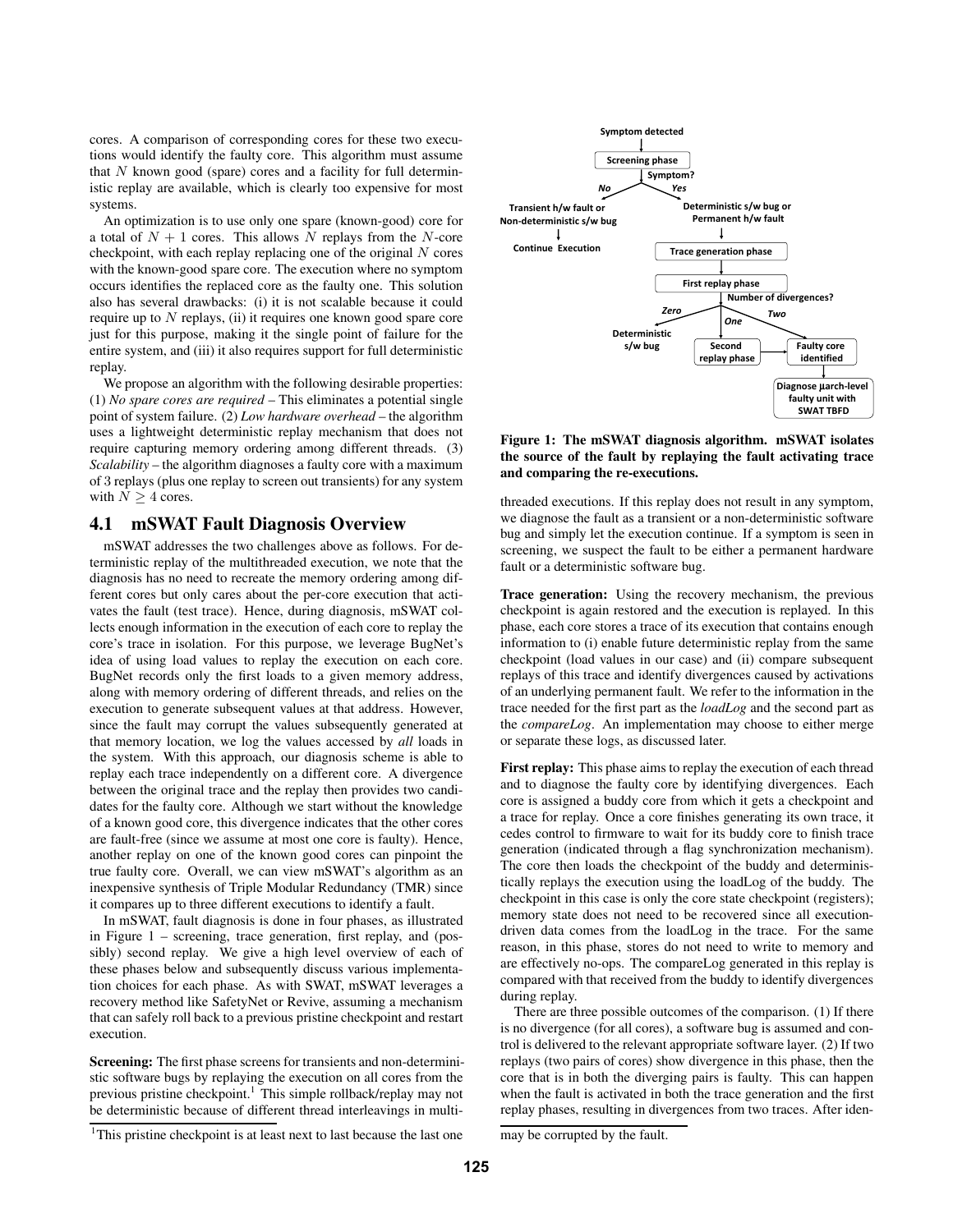

#### **Figure 2: Example of the mSWAT diagnosis mechanism. Isolated deterministic replay allows synthesizing selective TMR to diagnose the faulty core.**

tifying a faulty core, the diagnosis algorithm terminates. (3) If only one divergence is seen, then two suspected faulty cores are found, the remaining cores are declared to be fault-free and the algorithm proceeds to the second replay phase.

**Second replay:** The trace that saw the divergence is replayed on a core that is now known to be fault-free. This replay is similar to the first replay phase and is compared against the compareLog generated in the trace generation phase to identify divergence. If a divergence occurs, the core that generated the trace is faulty. If no divergence occurs, the core that replayed this trace in the first replay phase is faulty.

Figure 2 illustrates the above diagnosis procedure with an example to diagnose the fault in  $Core<sub>C</sub>$ . Once a symptom is seen in the screening phase, trace generation is triggered. During this phase,  $Core_{A-D}$  generates  $Trace_{A-D}$ , respectively, comprising a loadLog and a compareLog of the corresponding execution. Subsequently, in the first replay phase, each core uses the (core-only) checkpoint and trace of the core to its left to replay. Now  $Core_D$ sees a divergence since it replays the trace from the faulty  $Core<sub>C</sub>$ . Since we cannot be sure which core is faulty, this event identifies two potentially faulty suspects,  $Core_C$  and  $Core_D$ , and invokes the second replay phase. Here,  $Core_A$ , a known fault-free core, replays from  $Checkpoint_C$  using  $Trace_C$ . It finds a divergence during replay, confirming that  $Core_C$  is faulty.

# **4.2 Implementation Details**

This section describes each of the above described phases in more detail, highlighting several design choices needed to perform the diagnosis in a reliable way and with acceptable overheads.

## *4.2.1 Screening*

The screening phase is similar to a typical rollback/replay recovery. To determine whether a symptom re-occurred during screening, the replay controller in the recovery mechanism is enhanced with a hardware counter that tracks the number of cycles since the last symptom. If a symptom occurs on any core within a pre-defined threshold, the controller determines this to be a recurring symptom and sends an interrupt to all cores to invoke the trace generation phase. (If no symptom is seen, the cores simply continue.)

# *4.2.2 Trace Generation*

The trace generation phase also starts like a recovery – a rollback and a replay. In addition, each core also generates a loadLog and a compareLog for isolated deterministic replay and for comparison to identify divergence. We discuss design choices in this phase below.

1. **Information for Replay:** As discussed in Section 4.1, we record the values of all retiring loads to drive deterministic replay. To reduce the log size, we can use BugNet's dictionary structure to encode load values provided that the added hardware cost to generate such encoding is acceptable. We do not explore this optimization here.

To avoid asynchronous events that may interfere with deterministic replay, we disable interrupts during the trace generation and replay phases. An exception is the interrupts generated by the firmware controlling the diagnosis algorithm. Unlike BugNet, our scheme traces and replays system calls as well because we log all loads, including privileged loads. Our scheme, however, does not consider self-modifying code since we assume that the instruction at a given PC is fixed across different replays.

2. **Information for Trace Comparison:** A naive implementation to compare the traces generated across different replays is to record the destination values of *all* retiring instructions. We reduce the resulting overhead by recording and comparing only data and address values of stores and the branch targets of retiring control instructions in the compareLog and the address of loads in the loadLog.<sup>2</sup>

Logging every store and branch may also result in large compareLogs. One possible optimization is to instead generate signatures that represent the entire execution (e.g., CRC-16). This approach requires hardware support for signature computation, impacting the overheads and diagnosis latency as the divergence status is not known until the entire trace is replayed. (By comparing instructions during replay, a divergence is known right away.) We reduce the hardware overhead for recording load addresses by recording only a parity bit (generated by a parity module) instead of the entire 64-bit load address for trace comparison.

Although we lose some diagnosis opportunity through these optimizations, our results show that the benefits outweigh the losses.

3. **The Trace Buffer and Other Details:** The simplest implementation of the trace buffer is a small FIFO buffer that is memory backed and contains a merged loadLog and compareLog. As the core retires loads, stores, and branches, the relevant information is recorded in the trace buffer. The buffer is periodically flushed to memory, similar to analogous buffers in BugNet and TBFD. Since diagnosis can accommodate some performance slack, this hardware buffer can be as small as a few entries; the actual size is determined by the acceptable hardware cost and sensitivity to diagnosis latency. In practice, we expect most of the buffer will reside in cache to minimize off-chip memory bandwidth requirements (Section 6 shows the actual trace sizes for our design choice).

We note here that having the trace buffer be memory backed makes the generated traces vulnerable to corruptions by the

<sup>2</sup>While this load address is technically a part of the compareLog, we record it in the loadLog to simplify our implementation.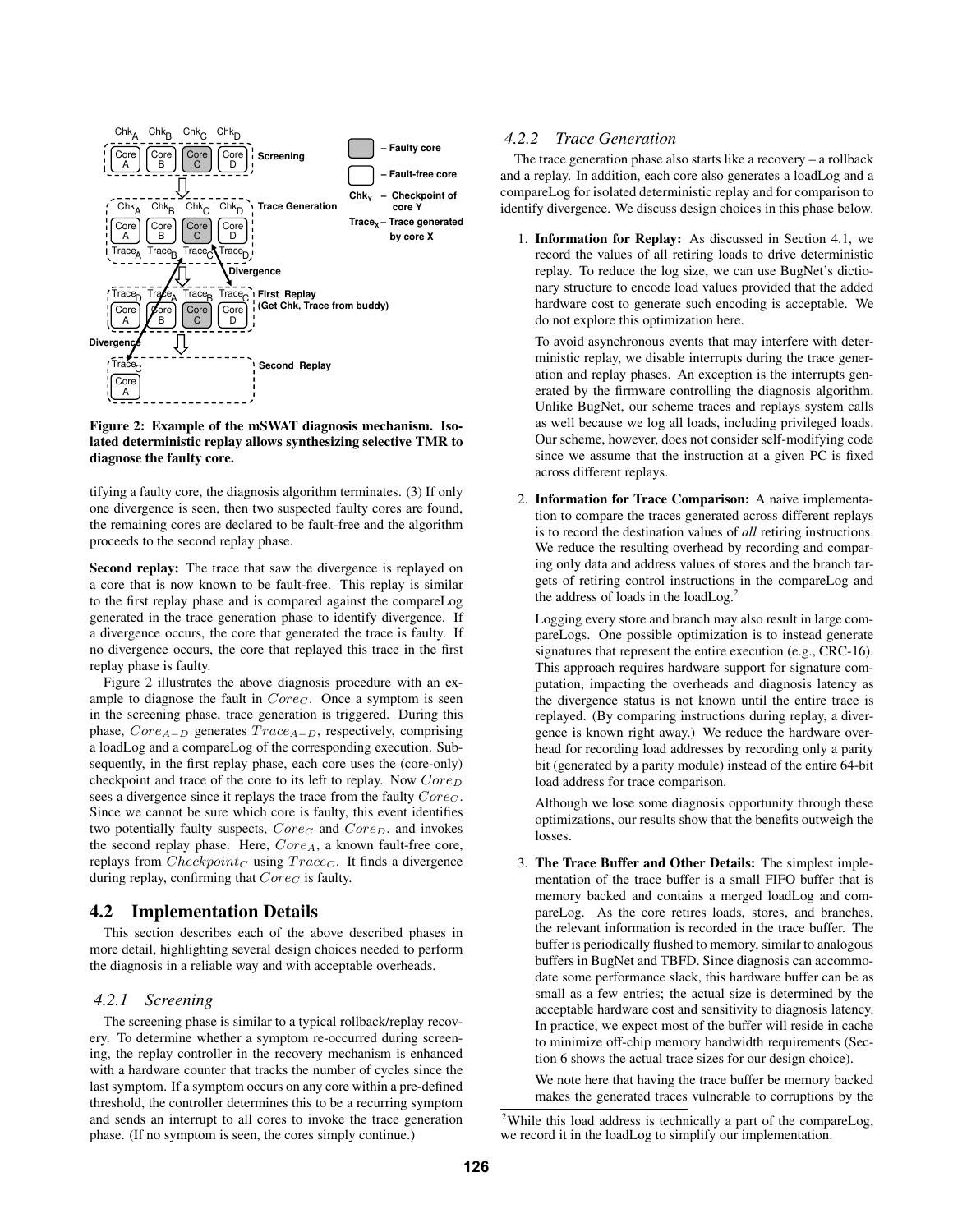

**Figure 3: An example of first replay phase where two divergences are observed.**

faulty core. This problem occurs with the basic recovery schemes as well [21, 25]. One solution is to provide hardware support to ensure that no core writes to the trace region of another core through simple base and bounds-style checks.

The trace generation phase starts from a checkpoint and continues until the number of instructions exceeds a pre-defined threshold (or until a symptom is detected). Since the log size grows with the threshold, we later describe an iterative method that alternates between trace generation and replay to reduce the size of the log.

#### *4.2.3 First Replay*

Figure 3 illustrates the first replay phase. At the end of a core's trace generation, the firmware seizes control, sets a flag, and waits for the buddy core to set its flag. A core's buddy is the core from whom it gets the checkpoint/trace to replay – this buddy is predefined, say core (i+1) mod N replays the trace for core i, where N is the number of cores. (In the subsequent discussion, we drop the *mod N* for brevity.)

Thus, core i waits for core i-1 to set its flag to indicate it has finished its trace generation  $(\mathbf{0}$  in Figure 3). Once the flag is set, the firmware begins replay on core i. Although the faulty core may try to subvert this procedure by not setting its flag, a time-out mechanism can detect such a subversion and terminate the procedure with a correct diagnosis.

The simplest implementation to replay and compare the replayed execution with that of the buddy is to have the firmware *emulate* the execution using the register checkpoint and perform the comparison all in software. $3$  During emulation, the loads return values from the loadLog. Branches, stores, and load addresses are compared against the information fetched from the buddy's trace. If there is no divergence between the replayed execution and the buddy's replay, the core sets a flag and waits for the other cores as described below.

If a divergence occurs, it indicates that either this core, say i, or its buddy, i-1, is faulty. More importantly, this implies that the other cores are fault-free (since we assume a single core fault model).



**Figure 4: An example of second replay phase where a divergence is observed.**

Since core i itself could be faulty and can no longer be relied on, it sends an interrupt to two cores, i+1 and i+2 (which are now known to be fault-free), to take over the process  $(\mathbf{\Theta})$  in Figure 3).

We need two cores to take over now to prevent the faulty core from subverting the process. For example, if core i were faulty, it may not send the above interrupt to core i+1 and it may appear that we will lose diagnosability. This is not a problem because core i+1 itself will see a divergence (since it is comparing a faulty trace), and will inform core i+2, which is a good core. The more problematic case is when the faulty core sends an interrupt to a different core (core i+k) masquerading as core i+k-1, and indicating that good cores i+k-1 or its buddy are faulty. To overcome this, we assume that the core issuing this interrupt cannot fake its identity.

Thus, at the end of the first replay, if a divergence was reported to a good core, then at least two cores that are known to be good have received an interrupt indicating that a divergence has been found. If one of these good cores received notice of two divergences, then it could deduce that the common core involved was faulty  $(\mathbf{\Theta})$  in Figure 3). It informs another fault-free core – together they deconfigure the faulty core, and set a flag each to indicate that the bad core is found. (Two cores are needed for this procedure because the faulty core could otherwise deconfigure a good core and set a bad flag.) If only one divergence is seen, then these two good cores enter the second replay phase to isolate the faulty core.

At the end of this phase, if no divergence is found, flags corresponding to all cores are set, and a deterministic software bug is diagnosed. Since the faulty core may not set this flag, a timeout is triggered when only N-1 flags are set. Subsequently, the faulty core is diagnosed and two pre-specified cores (faulty+1 and +2) can deconfigure that core.

#### *4.2.4 Second Replay*

At this point, two suspected faulty cores (i-1 and i) are identified and two cores  $(i+1)$  and  $i+2$ ), known to be fault-free, are notified of this event ( $\bullet$  in Figure 4). Core i+1 now replays and compares with the trace generated by core i-1 for a divergence. If a divergence is found (❷ in Figure 4), core i-1 is diagnosed as faulty as it diverges from both core i and i+1. If no divergence is found, core i is diagnosed as faulty since core i-1 and i diverge but fault-free core i+1 does not diverge from the trace of core i-1. Subsequently, both i+1 and i+2 set their flags appropriately and deconfigure the faulty core. As an alternative, core i+1 or i+2 can also invoke TBFD on the faulty core to achieve a finer granularity of diagnosis and repair

<sup>&</sup>lt;sup>3</sup>An alternative, faster implementation is to replay natively with hardware support and stream in the loadLog and compareLog to on-chip buffers. This requires changes in the processor pipeline since loads now need to read from the loadLog buffer in the issue stage. The benefit is that it does not incur the penalties of emulation; however, the disadvantage is hardware cost. Since our first priority is to minimize hardware overhead, we do not report results from this implementation here.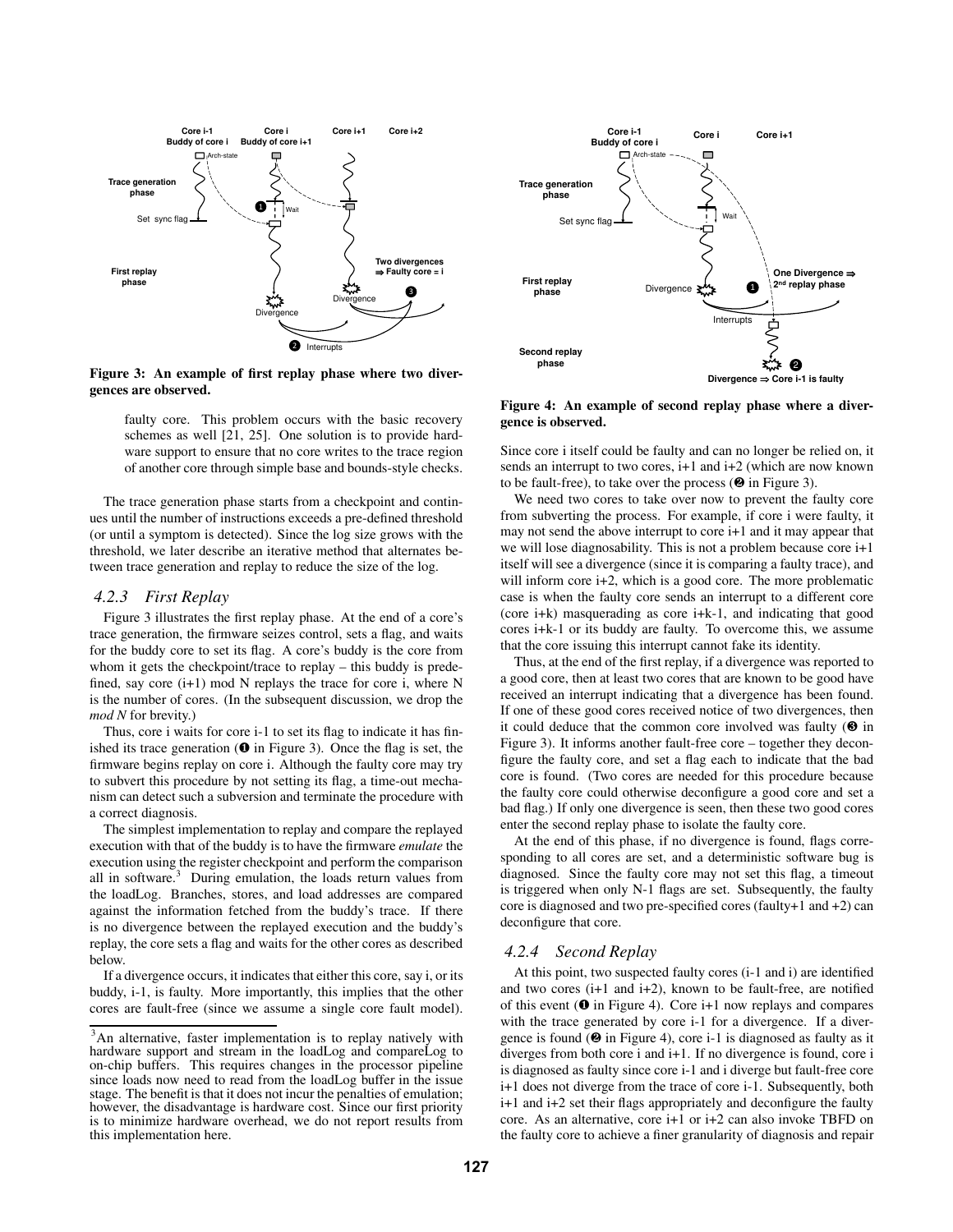instead of disabling the entire core. Once all the flags have been set, diagnosis terminates and the recovery mechanism is invoked.

#### *4.2.5 Iterative Diagnosis Approach*

While the described method can effectively identify a faulty core, large traces may incur unacceptably high area and performance overheads. To limit these overheads, we propose an *iterative approach* where the trace generation and the first replay phases are executed repeatedly on short traces until a divergence is observed or a predefined number of instructions is executed. Once a divergence is identified, the second replay phase is invoked to identify the faulty core as before.

At the end of each (short) trace generation phase, the state of the processor is checkpointed and the first replay phase is initiated to identify any divergence. If no divergence is found, the checkpointed processor states are restored and the next iteration of trace generation is performed (followed by a subsequent replay and so on). Since stores do not write to memory in the replay phases, memory checkpointing and rollback is not necessary between iterations. (However, memory checkpointing remains on during trace generation.)

Shorter iteration lengths make this iterative diagnosis method more effective by reducing the size of the trace. However, executing fewer instructions in each iteration may result in short traces that may not utilize the microarchitecture fully, leading to fewer fault activations, and hence, fewer divergences and loss of diagnosability. This is an inherent design trade-off for the iterative approach.

#### *4.2.6 Other Issues*

As with every reliability solution, we need to ensure that the faulty core and the firmware running on it do not subvert our algorithm. Further, we need to identify the hardware that we rely on to be fault-free. Although we do not provide a formal proof here, our algorithm description indicates how we guard against subversion by the faulty core in the critical places as well as the small amount of hardware that we need to work reliably.

## **5. EXPERIMENTAL METHODOLOGY**

Ideally, we would perform hardware fault injections on a full implementation of mSWAT. However, since modern processors do not allow sufficient controllability and observability and since we do not yet have the required models to perform FPGA-based fault injections [20], we turn to simulations for our experiments, much like SWAT [10]. While we previously showed that injecting faults at the microarchitecture (vs. gate) level could result in some inaccuracies [8], we choose microarchitecture-level fault injection since we do not have gate level models of all modules of interest. Since a large part of our focus is on diagnosing permanent faults, we primarily focus on such faults here. Following previous work, we use microarchitecture level single bit stuck-at-0 and stuck-at-1 fault models. For completeness, we also perform detection experiments for transients (modeled as single bit flips) and summarize those results here.

#### **5.1 Simulation Environment**

We simulate a modern multicore processor with the SPARC V9 ISA, having four out-of-order superscalar cores (Table 1). We use the Virtutech Simics full system simulator [29] coupled with the GEMS [13] timing models for processor and memory. We run a real operating system (OpenSolaris) within this simulated environment and study the behavior of six multithreaded workloads from three

| <b>Base Processor Parameters</b>   |                                   |  |
|------------------------------------|-----------------------------------|--|
| Frequency                          | 2.0GHz                            |  |
| Number of cores                    | Δ                                 |  |
| Per-core parameters                |                                   |  |
| Fetch/decode/                      | 4 per cycle                       |  |
| execute/retire                     |                                   |  |
| <b>Functional units</b>            | 2 Int add/mul, 1 Int div, 2 Load, |  |
|                                    | 2 Store, 1 Branch, 2 FP add,      |  |
|                                    | 1 FP mul, 1 FP div/sqrt           |  |
| Integer FU latencies               | 1 add, 4 mul, 24 div              |  |
| FP FU latencies                    | 4 default, 7 mul, 12 div          |  |
| Reorder buffer size                | 128                               |  |
| Register file size                 | 256 integer, 256 FP               |  |
| Load-store queue                   | 64 entries                        |  |
| <b>Memory Hierarchy Parameters</b> |                                   |  |
| Data L1 (private)                  | 16KB                              |  |
| Instruction L1 (private)           | 16KB                              |  |
| L1 hit latency                     | 1 cycle                           |  |
| L <sub>2</sub> (Unified)           | 4MB                               |  |
| L2 hit/miss latency                | 6/80 cycles                       |  |

**Table 1: Parameters of the simulated processor.**

| <b>Suite</b>  | Workload  | Size of input                               |
|---------------|-----------|---------------------------------------------|
| ALPBench      | RayTrace  | A teapot scene $(2560 \times 2560)$ pixels) |
|               | FaceRec   | 173 images $(130 \times 150$ pixels)        |
|               | MpegEnc   | 32 HD frames (1920x1080)                    |
|               | MpegDec   | 128 HD frames (1920x1080)                   |
| SPLASH-2      | LН        | $1600x1600$ matrix                          |
| <b>PARSEC</b> | BodyTrack | 4 cameras, 4 frames,                        |
|               |           | 4000 particles, 5 annealing layers          |

**Table 2: Workloads and inputs used in fault injections.**

benchmark suites. Table 2 lists the workloads we use, along with a description of the input sets.

When a multithreaded application is running on all 4 simulated cores in the system, we inject hardware faults (one per experiment) in a random bit of the 7 microarchitecture units listed in Table 3. For each application, we first pick 5 base injection points (or *phases*) in the execution that are sufficiently spaced apart to capture application behavior across different periods of execution. In each phase, for each faulty structure, we pick 5 spatially and temporally random injection points (e.g., 5 different physical registers, etc.) to inject permanent (stuck-at-0 and stuck-at-1) and transient faults. This give us a total of 8,400 permanent faults (6 applications  $\times$  5 phases  $\times$  4 cores  $\times$  7 structures  $\times$  5 random points  $\times$  2 fault models), and 4,200 transient faults (same as above, except one fault model – single bit flip).

## **5.2 Fault Detection**

We detect the injected faults using the SWAT and the new mSWAT symptoms. Based on profiling fault-free executions of our workloads, we use a threshold of 50K contiguous instructions to trigger the *High-OS* detector and a threshold of 1% of retiring instructions as branches for the hang detector, avoiding false positives.

| $\mu$ arch structure    | <b>Fault location</b>                                  |
|-------------------------|--------------------------------------------------------|
| Instruction decoder     | Input latch                                            |
| Integer ALU             | Output latch                                           |
| Register data bus       | Bus on register file write port                        |
| Physical int reg file   | A physical register                                    |
| Reorder buffer (ROB)    | Entry's src/dst reg id                                 |
| Reg alias table (RAT)   | Logical $\rightarrow$ physical map of logical register |
| Address gen unit (AGEN) | Virtual address output                                 |

**Table 3: Microarchitectural structures injected with faults.**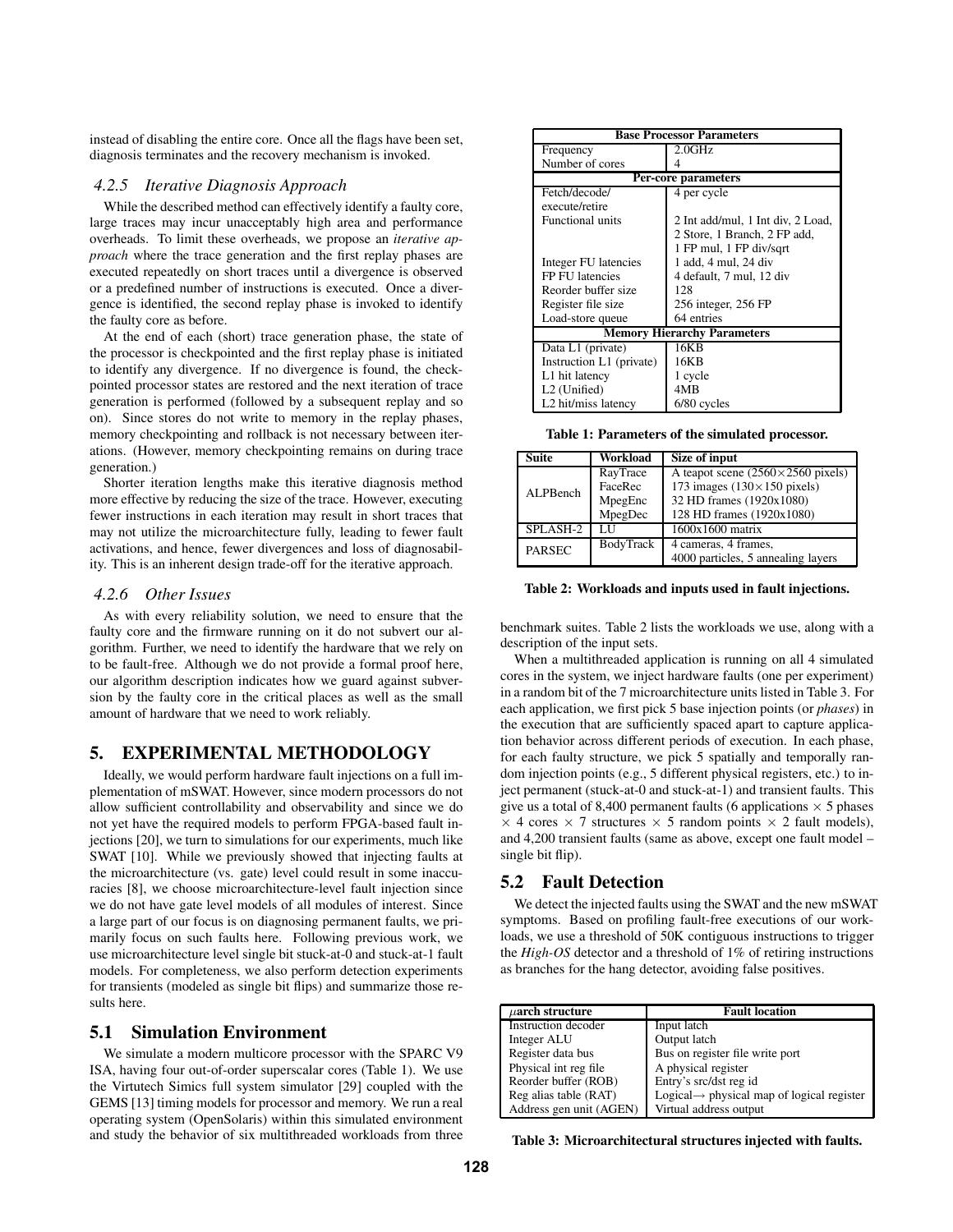After a fault is injected, we simulate the system (with application and OS running) until each core has retired at least 10 million instructions, a duration we deem recoverable by hardware checkpointing [21, 25]. If the fault does not corrupt the architectural state (registers and memory) in this interval, it is architecturally masked. Faults that are not architecturally masked, and hence *activated*, are simulated in detail until either they trigger one of the detectors or until all cores retire more than 10 million instructions from activation, whichever comes first.

Unmasked faults not detected in this period are simulated in functional mode (using only Simics) until the application completes or a symptom is detected. Since the fault is not active in the functional simulation, the injected permanent fault appears as an intermittent fault that lasts for 10M instructions. Faults detected in this interval are classified as DUE (detected unrecoverable errors) as they are detected at latencies that current hardware checkpointing schemes may not support.

The application outputs of the remaining undetected cases are compared with the fault-free outputs. If the outputs match exactly, the fault is classified to be masked by the application. Other outputs are categorized as Silent Data Corruptions (SDCs). In spite of the differences from their fault-free counterparts, these outputs may still be acceptable, especially by workloads that output multimedia content. Following previous work [11], we classify an output with PSNR of  $> 50dB$  as acceptable for MpegEnc and MpegDec. For the other benchmarks, we do not tolerate any differences in application output. Such acceptable outputs are categorized as SDCacceptable and the rest as SDC-unacceptable.

We use two metrics to evaluate the efficacy of the symptom detectors – SDC rate and latency. *SDC rate* is the fraction of the injected faults that results in unacceptable outputs (SDC-unacceptable). *Detection latency* computation is a bit more involved as the fault may be detected in a fault-free core due to cross-core fault propagation. If the fault is detected in the faulty core, it is the latency (in instructions) between the the architectural state corruption of this core and symptom detection. If the detection is in a fault-free core, we identify the instruction count on the fault-free core at which the architectural state of the faulty core is corrupted, and we measure latency from that point. Latency is measured as the total number of instructions from architecture state corruption (either the OS or the App) to detection. The detection latency helps us understand recoverability of the detected faults.

## **5.3 Fault Diagnosis**

Our diagnosis algorithm uses firmware-based control to run the screening and trace generation phases in native mode while emulating the replay phases. Owing to the complexity of the full firmware implementation, we currenlty mimic the functionality of the firmware within our simulation infrastructure.

The checkpointing and rollback/replay required by the diagnosis algorithm are performed using SafetyNet [25]. In order to ensure determinism during diagnosis, we disable asynchronous interrupts during trace generation and replay phases. Cross calls between cores are, however, always serviced and cannot be disabled in the SPARC V9 architecture. On such interrupts, we abort and restart the current diagnosis phase (trace generation or replay) to ensure determinism.

In the screening phase, permanent faults are expected to cause symptoms and trigger trace generation. However, some permanent faults may not throw symptoms when screened (0.9% in our experiments) due to non-determinism in both the microarchitecture (e.g., instruction scheduling) and the software execution (no determinis-



**Figure 5: SDC rate for mSWAT for permanent faults in various structures. The symptom detectors result in very low SDC rates while incurring near-zero hardware overheads and therefore are effective even for multithreaded workloads.**

tic replay in this phase). We diagnose these faults as transients that are recoverable with rollbacks, and do not trigger trace generation for these faults.

For trace generation and replay, we study the iterative diagnosis approach with an iteration length of 100K and 1M instructions. We do not model the cache/memory traffic or latency generated by the read or write of the trace buffers. Although, this does not affect the correctness of the implemented diagnosis, it affects the reported performance evaluation. The performance evaluation is further affected by our mimicking of the firmware within our simulator and running replays in native execution mode. This under-estimates the overhead of a firmware based approach by about 10-20X (documented overheads of state-of-the-art emulators).

We evaluate mSWAT diagnosis using two metrics – diagnosability, and diagnosis latency. *Diagnosability* is the fraction of detected faults for which the faulty core is correctly diagnosed. *Diagnosis latency* is the number of cycles from the start of screening phase until the end of the last replay phase (first or second). We conservatively multiply the latency of the replay phases by 20X to account for the slowdown due to emulation. In order to understand the incurred hardware overheads, we also measure the sizes of the loadLog and compareLog collected in the trace generation phase.

# **6. RESULTS**

# **6.1 Fault Detection**

## *6.1.1 SDC Rate*

Figure 5 shows the SDC rate from our symptom detectors for permanent faults in different structures. For each case, the figure shows the percentage of faults that are masked by both the architecture and application. Faults detected within 10M instructions are classified into those detected by a symptom in the faulty core (*Detect-Faulty*) and those detected by a symptom in a fault-free core (*Detect-Fault-Free*). Faults detected beyond 10M instructions are classified as *DUEs*. The undetected faults are further classified into *SDC-acceptable* and *SDC-unacceptable*. The numbers on top of each bar show the SDC-unacceptable rate of the symptom detectors for faults in that structure.

The symptom detectors perform very well in this new environ-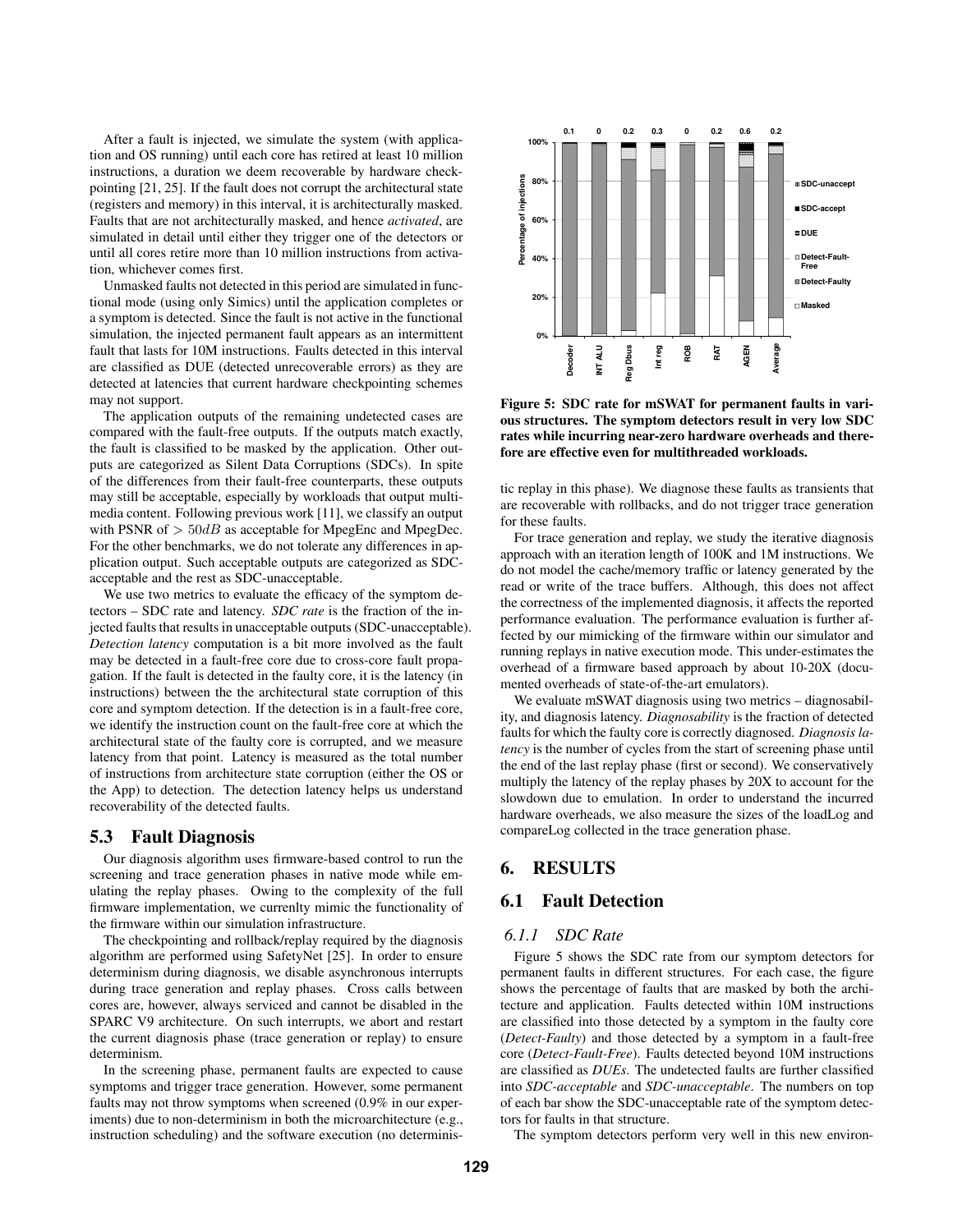

**Figure 6: Breakdown of detection latency for detected permanent faults. A large fraction of the faults are detected within 10M instructions, and can be recovered with support for hardware checkpointing.**

ment, resulting, in a low average SDC rate of 0.2%. Further, the SDC rate is fairly uniformly low across the different structures. This shows the efficacy of symptom detection to detect faults in multicore systems running multithreaded workloads.

Figure 5 also shows the effect of cross-core fault propagation – 4.5% of the detected permanent faults are detected on fault-free cores. This stresses the importance of the diagnosis algorithm to handle such cross-core fault propagation.

#### *6.1.2 Detection Latency*

Figure 6 gives the breakdown of the detection latency for the detected permanent faults. The numbers on the top of each bar shows the percentage of the faults that were detected within 10M instructions. For each structure, the bars are divided into several latency stacks from  $\lt 1K$  to  $> 10M$ . The result aggregated across all structures is also shown.

From the figure we see that, on an average, nearly all permanent faults (99%) are detected within 10M instructions. Hardware techniques such as ReVive [21] and SafetyNet [25] can handle such latencies for recovery, making these faults recoverable using hardware checkpointing (10 million instructions corresponds to about 10ms on a 1 GHz processor, assuming an IPC of 1). However, system I/O would have to be buffered and delayed for this interval, potentially impacting performance [16].

#### *6.1.3 Transient Faults*

Of the injected transient faults, 91% were masked (85% are architecturally masked and 6% are masked by the application). Only 0.5% of the injections faults result in unacceptable SDCs. 73% of the detected permanent faults are detected within 10M instructions. These results are consistent with previous findings for singlethreaded workloads [10, 12, 30].

#### **6.2 Fault Diagnosis**

**Diagnosability:** Figure 7 shows the diagnosability for permanent faults that throw a symptom in the screening phase (99.1% of the faults show a symptom during screening phase) across different microarchitectural structures. Each such fault is diagnosed using the iterative diagnosis algorithm with iteration length of 100K instruc-



**Figure 7: Diagnosability of detected faults that throw symptoms in the screening phase. mSWAT successfully diagnoses 95.9% of such faults, and in particular, all faults that cause symptoms from fault-free cores.**

tions, until either the fault is successfully diagnosed (*Correctly Diagnosed*) or a threshold of 20 million instructions is reached. In the latter case, the fault is not diagnosed (*Undiagnosed*). The numbers on top of each bar show the diagnosability for faults detected in that microarchitecture structure.

Figure 7 shows that 95.9% of the faults subjected to diagnosis are successfully diagnosed. In particular, all the faults that were detected on fault-free cores (4.5% of the detected cases from Figure 5) were successfully diagnosed, demonstrating the ability of mSWAT to diagnose permanent faults in multicore systems.

Our iterative diagnosis algorithm approach, however, does not diagnose 4.1% of the faults – most of these occur in the Integer Register and the RAT. We investigated whether our design choices of storing only parity for load addresses in the compareLog and fixing the iteration size at 100K instructions led to these undiagnosed cases. When comparing all the bits of the load address, instead of the parity, diagnosability improved by a mere 0.03%. Increasing the iteration length to 1M instructions increases diagnosability by only 0.1%. The fundamental reason for these undiagnosed faults is the difference in fault activation between the screening, trace generation, and replay phases. This is in turn due to nondeterminism induced from the initial microarchitecture states being different between the screening and replay phases. In particular, 88% of these undiagnosed faults never activate the fault in diagnosis, resulting in no divergence. While the remaining 12% activate the fault during diagnosis, these faults are not diagnosed due to inherent microarchitecture-level non-determinism (due to differences in scheduling, physical register allocation, etc.) that prevents divergences during replay.

**Diagnosis Latency:** Figure 8 categorizes the diagnosis latency of the faults that are successfully diagnosed into various bins of 100 thousand to 1 billion cycles. The number on the top of each bar shows the percentage of diagnosed cases with latency less than 10 million cycles.

From this figure, we see that 80% of diagnosed cases have latency within 1 million cycles and 98% within 10 million cycles, latencies that are invisible to end users (<10ms in a 1GHz processor assuming an IPC of 1). Further, 93% of these faults were successfully diagnosed within 1 iteration while 98.5% took 10 iterations (results not shown here). This shows that the iterative approach sig-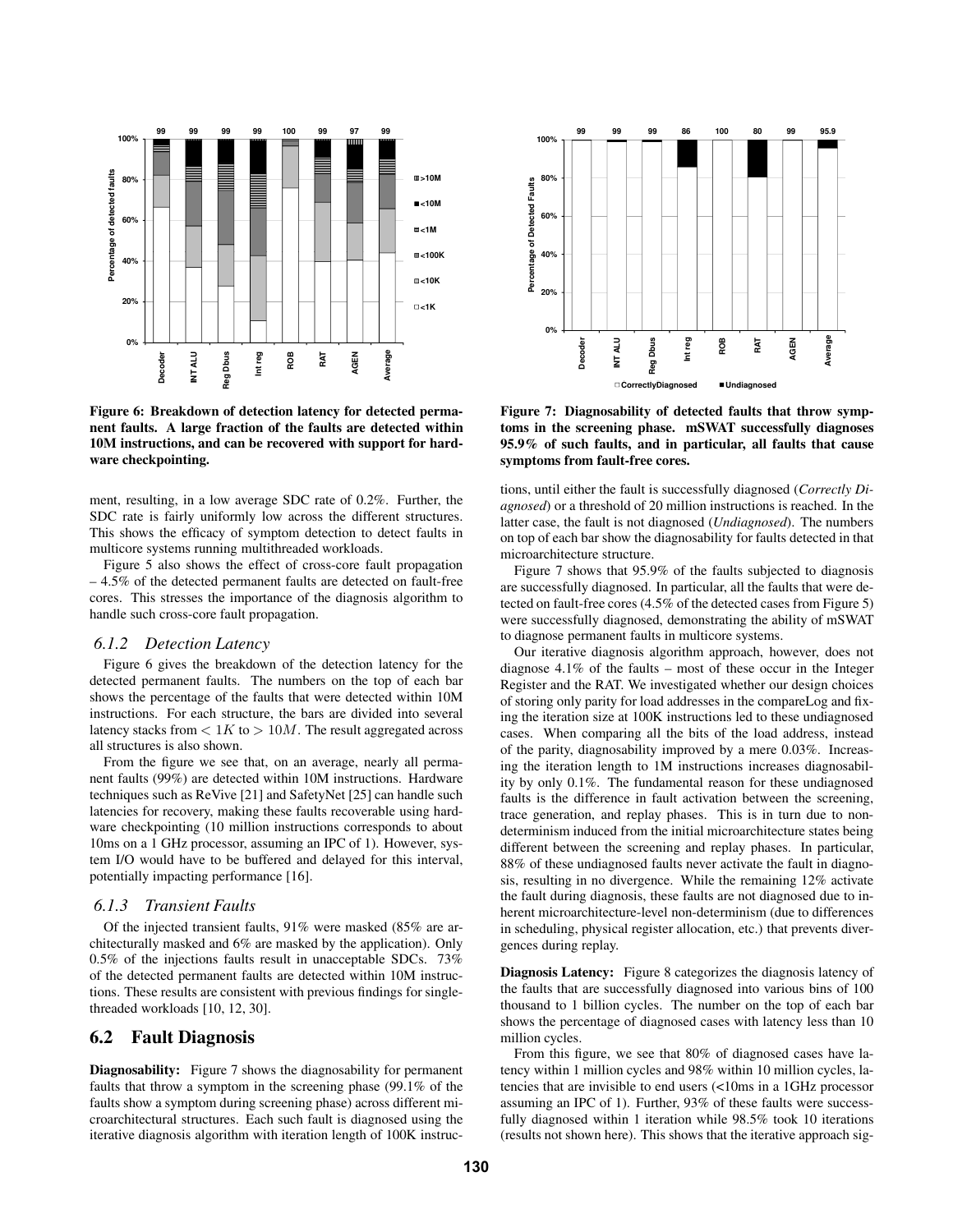

**Figure 8: Breakdown of diagnosis latency for diagnosed permanent faults. 98% of the faults are diagnosed within 10M cycles, resulting in low system down time.**

nificantly reduces diagnosis latency, by avoiding logging the entire execution before initiating replay.

For 1.5% of the diagnosed faults, the diagnosis latency is larger than 10 million cycles (<100M and <1B in Figure 8). Since diagnosis is a rare process, even these longer latencies are acceptable, albeit undesirable.

**Log Size:** Figures 9(a) and 9(b) show the sizes of the loadLog and compareLog recorded in trace generation for the diagnosed faults. Since the log size depends on individual applications, the figures present the results on a per-application basis.

We observe that, on average, 96% of the cases require less than 200KB of loadLog and less than 200KB of compareLog during diagnosis. These logs can be easily accommodated in the L2 or L3 caches. In contrast to previous methods that performed deterministic replay of multicore systems, these logs are orders of magnitude smaller (FDR proposed logs in the order of megabytes [31]), require less complex hardware (compared to BugNet [18], our scheme does not require the complexities of memory-race-buffer, dictionaries, etc.), and works with existing memory subsystems (Rerun [7] and DeLorean [15] require changes in the memory subsystem to optimize their hardware overheads from logging).

The results presented in this section show that mSWAT can achieve high detection coverage and low SDC rate while incuring acceptable hardware overheads for fault diagnosis, making it widely applicable for faults even in commodity systems.

# **7. CONCLUSIONS AND FUTURE WORK**

This paper addresses the problem of reliability that is a serious threat to the current computer industry. While recent advances have embraced low-cost reliability solutions as a replacement for traditional high-cost full redundancy techniques, they have focused on single threaded workloads running on a single core. Our focus here is on studying faults in the emerging multicore systems running multithreaded workloads.

In this paper, we propose mSWAT, the first full system reliability solution for multithreaded workloads that uses high-level near-zero overhead symptom detectors to detect faults, and a novel, but more expensive, diagnosis mechanism after a fault is detected. The detectors achieve a low SDC rate for both permanent and transient hardware faults in multicore processors running multithreaded workloads. The diagnosis module, with no prior knowledge of a faultfree core, successfully diagnoses over 95% of the detected permanent faults at low hardware overheads. Further, mSWAT is controlled by a thin firmware layer that requires minimal hardware support, making it widely deployable even in commodity systems. Although the diagnosis algorithm is presented in the context of SWAT, it can be used in combination with other high-level detection mechanisms that may allow a fault to escape the faulty core.

There are many avenues for future work with mSWAT. The detectors can be augmented (e.g., OS and the application-level detectors [23]) to further improve SDC rate and latency. We also need to fully implement the mSWAT firmware and evaluate it under more accurate gate-level fault models for permanent faults. Finally, mSWAT currently focuses on in-core faults and needs extensions to handle faults in off-core components such as the I/O controller, memory sub-system, etc.

## **References**

- [1] D. Bernick et al. NonStop Advanced Architecture. In *Proceedings of the International Conference on Dependable Systems and Networks (DSN)*, 2005.
- [2] S. Borkar. Designing Reliable Systems from Unreliable Components: The Challenges of Transistor Variability and Degradation. *IEEE Micro*, 25(6), 2005.
- [3] F. A. Bower, D. Sorin, and S. Ozev. Online Diagnosis of Hard Faults in Microprocessors. *ACM Transactions on Architecture and Code Optimization (TACO)*, 4(2), 2007.
- [4] M. Dimitrov and H. Zhou. Unified Architectural Support for Soft-Error Protection or Software Bug Detection. In *Proceedings of the International Conference on Parallel Archtectures and Compilation Techniques (PACT)*, 2007.
- [5] O. Goloubeva, M. Rebaudengo, M. S. Reonda, and M. Violante. Soft-Error Detection Using Control Flow Assertions. In *International Symposium on Defect and Fault Tolerance in VLSI Systems*, 2003.
- [6] S. Gupta, S. Feng, A. Ansari, J. Blome, and S. Mahlke. The StageNet Fabric for Constructing Reslilient Multicore Systems. In *Proceedings of the International Symposium on Microarchitecture (MICRO)*, 2008.
- [7] D. R. Hower and M. D. Hill. Rerun: Exploiting Episodes for Lightweight Memory Race Ordering. In *Proceedings of the International Symposium on Computer Architecture (ISCA)*, 2008.
- [8] M.-L. Li, P. Ramachandran, R. Karpuzcu, S. K. S. Hari, and S. Adve. Accurate Microarchitecture-Level Fault Modeling for Studying Hardware Faults. In *Proceedings of the International Symposium on High Performance Computer Architecture (HPCA)*, 2009.
- [9] M.-L. Li, P. Ramachandran, S. K. Sahoo, S. Adve, V. Adve, and Y. Zhou. Trace-Based Microarchitecture-Level Diagnosis of Permanent Hardware Faults. In *Proceedings of the International Conference on Dependable Systems and Networks (DSN)*, 2008.
- [10] M.-L. Li, P. Ramachandran, S. K. Sahoo, S. Adve, V. Adve, and Y. Zhou. Understanding the Propagation of Hard Errors to Software and Implications for Resilient Systems Design. In *Proceedings of the International Conference on Architectural Support for Programming Languages and Operating Systems (ASPLOS)*, 2008.
- [11] X. Li and D. Yeung. Application-level correctness and its impact on fault tolerance. In *Proceedings of the International Symposium on High Performance Computer Architecture (HPCA)*, 2007.
- [12] G. Lyle, S. Cheny, K. Pattabiraman, Z. Kalbarczyk, and R. Iyer. An End-to-end Approach for the Automatic Derivation of Application-Aware Error Detectors. In *Proceedings of the International Conference on Dependable Systems and Networks (DSN)*, 2009.
- [13] C. Mauer, M. Hill, and D. Wood. Full-System Timing-First Simulation. *Proceedings of the ACM SIGMETRICS Conference on Measurement and Modeling of Computer Systems*, 2002.
- [14] A. Meixner, M. Bauer, and D. Sorin. Argus: Low-Cost, Comprehensive Error Detection in Simple Cores. In *Proceedings of the International Symposium on Microarchitecture (MICRO)*, 2007.
- [15] P. Montesinos, L. Ceze, and J. Torellas. DeLorean: Recording and Deterministically Replaying Shared Memory Multiprocessor Execu-